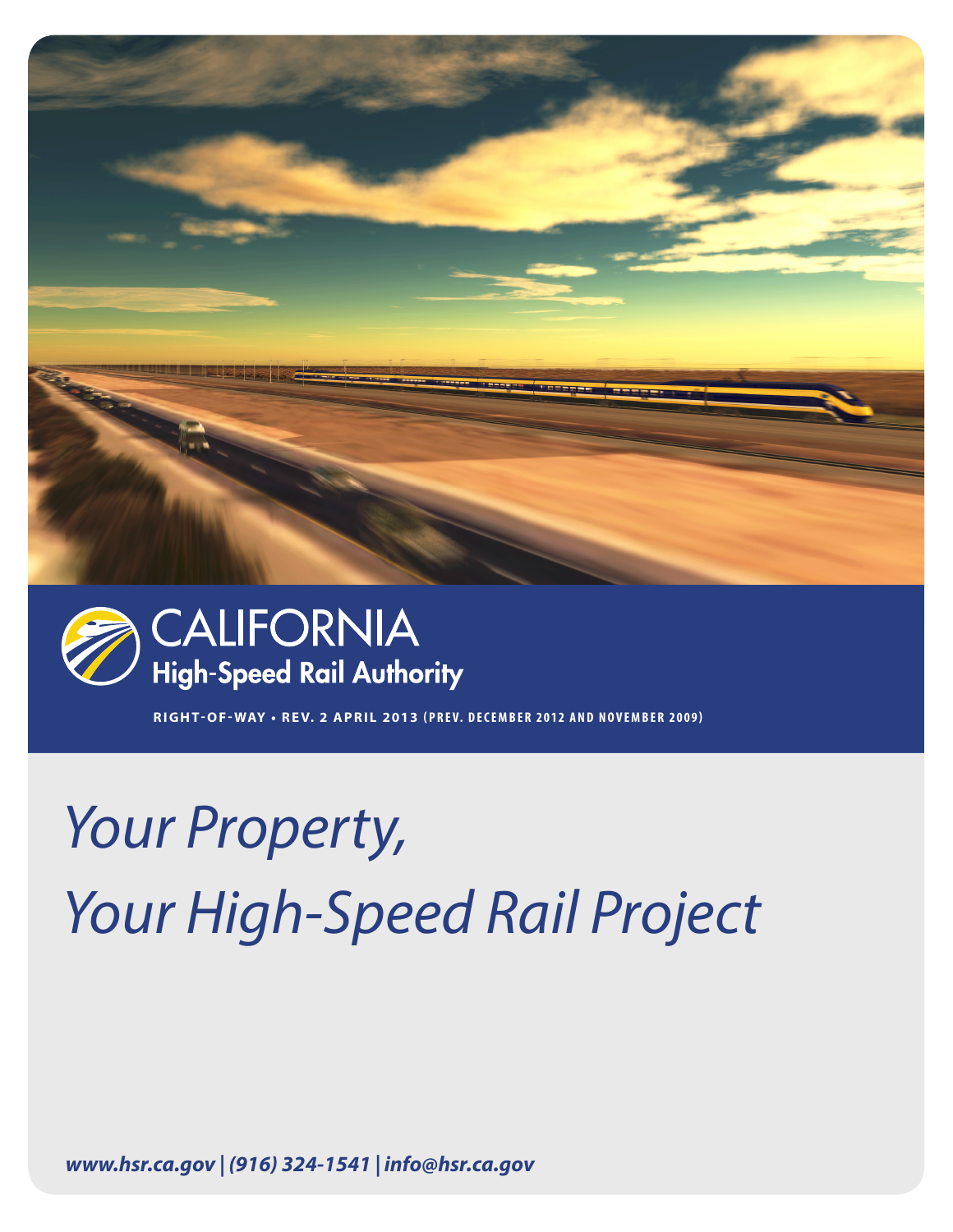# *Your Property, Your High-Speed Rail Project*

T **he California High-Speed Rail Authority (Authority) prepared this booklet for you as a person** who may potentially be affected by the proposed construction of the high-speed rail system, a public transportation project. If it appears that your property will be affected, you may be wondering what will happen. Who will contact you? What will you be paid for your property? Who will pay your moving costs? Will the Authority help you find a new place to live?

Important questions such as these require specific answers.

We hope this booklet will answer some of your questions and present a better picture of our overall procedures.

## **WHY DOES A PUBLIC AGENCY LIKE THE AUTHORITY HAVE THE RIGHT TO BUY MY PROPERTY?**

Our state and federal constitutions recognize the need for public agencies to purchase private property for public use while providing appropriate safeguards to accomplish this purpose. The state and federal constitutions and various statutes, including the California Eminent Domain Law and the state Relocation Assistance Act, and the federal Uniform Relocation Assistance and Real Property Acquisition Policies Act (Uniform Act), authorize the purchase of private property for public use and outline how public agencies are required to protect the rights of each citizen whose property is being acquired.

The responsibility for studying potential sites for the high speed train system rests initially with Authority staff and teams of highly qualified consultants, and ultimately with the Authority Board which will make final decisions on the location of high speed train system tracks, structures and related facilities. By the time the Authority reaches a decision on the location of facilities many months and years will have been spent in preliminary study and investigation to consider possible locations for sections of the project.

Consideration of the environmental and community impacts of the high-speed train system is important in determining the location of tracks and facilities, as are engineering factors and costs. Participation by private citizens and public agencies is actively sought so that various views can be considered in the study process. The process may include public hearings and/or workshops, which give persons an opportunity to express their views on the locations being considered. As a result of this team effort, the best possible location for the rail facilities is selected after thorough social/community, economic, engineering, and environmental analyses, as well as consideration of expressed public concerns and desires. The goal is that the project provides the greatest public good and the least private injury or inconvenience while rendering the best possible service.

The Authority will employ various specialists, including the following:

### **Relocation Specialists**

These individuals perform early studies of the general needs of persons who may need to be relocated and the kind of replacement properties which may be required. A relocation impact analysis will be completed before the Authority requires anyone to move from their property.

## **DEFINITIONS**

The language used in relation to eminent domain proceedings may be new to you. These are some terms you may hear and their general meaning.

**Acquire -**To purchase.

**Answer -** The property owner's written reply, in appropriate legal form, filed with the court in response to the eminent domain complaint and as requested by the summons.

**Authority -** The California High-Speed Rail Authority.

**Compensation -** The amount of money to which a property owner is entitled under the law for the purchase of the property and any related damages.

**Complaint -** The document filed with the court by the Authority that initiates an eminent domain proceeding.

**Condemnation -** The legal process by which a proceeding in eminent domain is accomplished.

**Counsel -** An attorney or attorneys.

**Deposit -** A deposit made by the Authority with the State Treasurer as security for the property rights it is seeking to acquire. The deposit is based on the probable amount of just compensation as determined by an appraisal.

**Eminent Domain -** The right of a public entity to purchase private property for public use.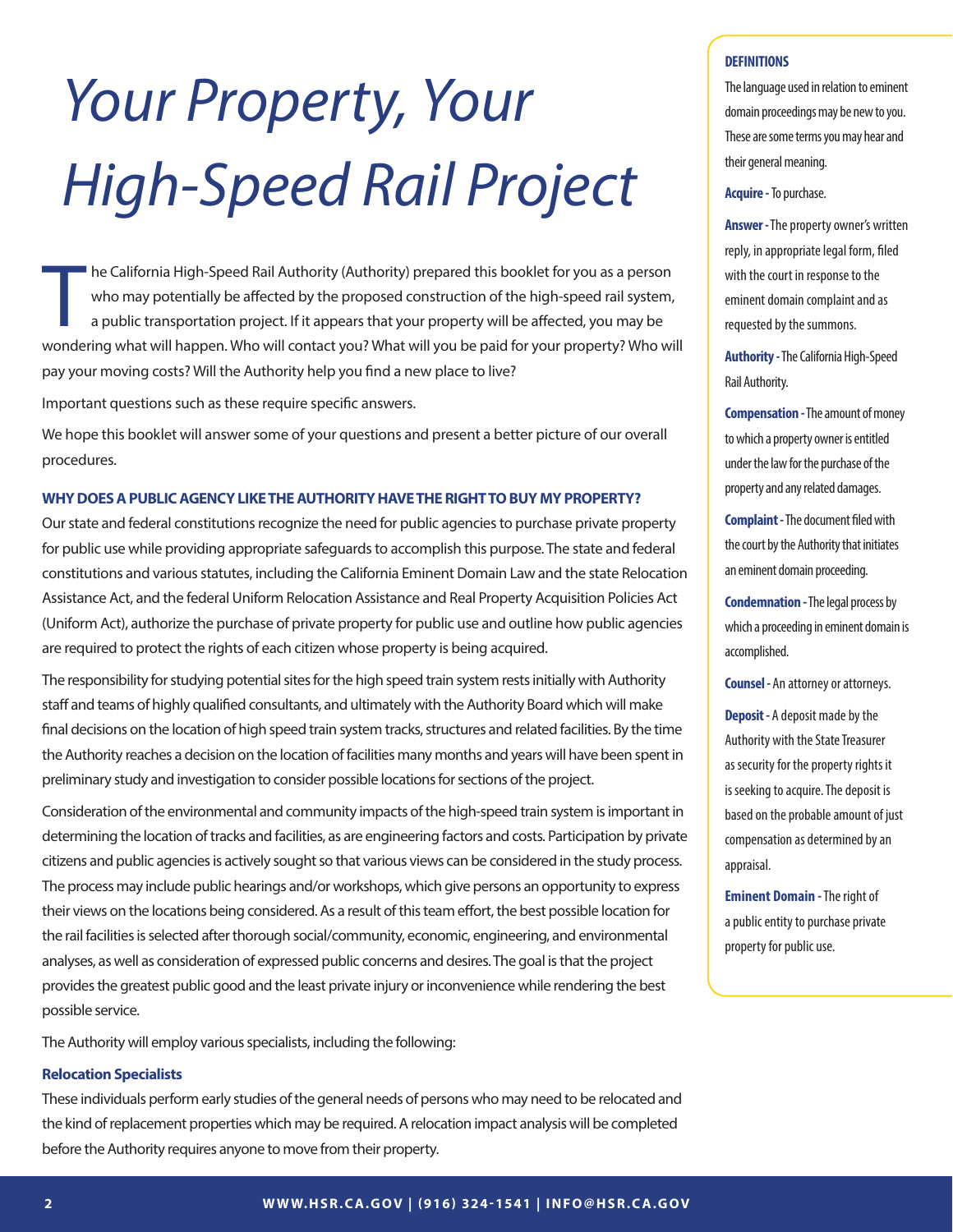### **Property Surveyors**

These individuals perform field surveys and monument property lines to delineate and map the Authority's right of way needs. They are also authorized by law to enter real property to perform such tasks. It is the Authority's policy that owners and tenants of property will be notified prior to such surveys.

## **WHO WILL CONTACT ME?**

A Right-of-Way Agent or an appraiser will contact you to initiate an appraisal of your property on behalf of the Authority. You will be afforded the opportunity to accompany the appraiser on the inspection of your property. At the time of the inspection the appraiser will also provide you with general project information. The appraiser will analyze your property and examine all of the features which contribute to its market value. Information about improvements you have made and any other special features that you believe may affect the market value of your property should be given to the appraiser to ensure he/she has all the information you feel is relevant.

It is the duty of the Authority to ensure that you receive fair market value as if you sold your property privately in the open market. The Authority cannot buy your property for more than it is worth, but it **CAN** and **WILL** assure you that you do not have to sell your property for less than its fair market value. The owner shall receive a copy of the appraisal or a summary of the valuation upon which the Authority's offer is based.

At the time the offer is made to purchase your property, you may obtain your own appraisal and the Authority will reimburse you up to \$5,000 for the actual, reasonable costs of obtaining an independent appraisal. A state licensed appraiser must perform your appraisal. Your Right-of-Way Agent will provide more information concerning this reimbursement at the time of the offer.

## **WHAT ADVANTAGE IS THERE IN SELLING YOUR PROPERTY TO THE AUTHORITY?**

A real estate purchase by the Authority is handled in the same way as any private sale of property. However, there can be financial advantages in selling to the Authority.

The Authority will pay fair market value for your property. The Authority will also pay for the preparation of all documents, all title and escrow fees, a policy of title insurance, recording fees and other fees that may be required for the conveyance of title to the Authority. Because this is a direct conveyance of real property from the property owner to the Authority, there are no real estate commissions involved, and the Authority will not recognize or pay any real estate commissions.

A private sale will usually cost the seller thousands of dollars in sales expenses. There are no seller's expenses in a purchase by the Authority.

Additionally, depending on your specific circumstances, you may be eligible for relocation payments and benefits when you move. These benefits are described in supplemental booklets which will be provided to you, should the Authority's acquisition actually cause you to be displaced from your property.

## **WILL I BE PAID FOR LOSS IN VALUE TO MY REMAINING PROPERTY?**

When only a part of your property is needed for a project, every reasonable effort is made to ensure that you do not suffer damages to the remainder of your property. The total payment by the Authority will be for the property the Authority actually purchases and for any loss in market value to your remaining property.

The determination of any loss in market value due to a partial acquisition is an appraisal task involving many variables. When this situation occurs, the Right-of-Way Agent will explain the effect of a partial acquisition on your remaining property.

**Fair Market Value -** The highest price on the date of valuation that would be agreed to by a seller, being willing to sell but under no particular or urgent necessity for so doing, nor obliged to sell, and a buyer, being ready, willing and able to buy but under no particular necessity for so doing, each dealing with the other with full knowledge of all the uses and purposes for which the property is reasonably adaptable and available.

### **Final Order of Condemnation -**

The instrument which, when recorded, transfers title to public ownership.

**Judgment -** The court's formal decision based on applicable law and the verdict.

**Just Compensation -** The amount paid to a private property owner by a public entity measured by the fair market value of the property being acquired.

**Loss of Business Goodwill -** A loss in the value of a business caused by a public entity's acquisition of property that cannot be reasonably prevented by relocation of the business or by the owner adopting prudent or reasonable steps that preserve the value of the business goodwill.

**Parcel -** Usually the property that is being acquired.

**Plaintiff -** The public entity that desires to purchase the property.

**Possession -** Legal control of the property including the right to use it.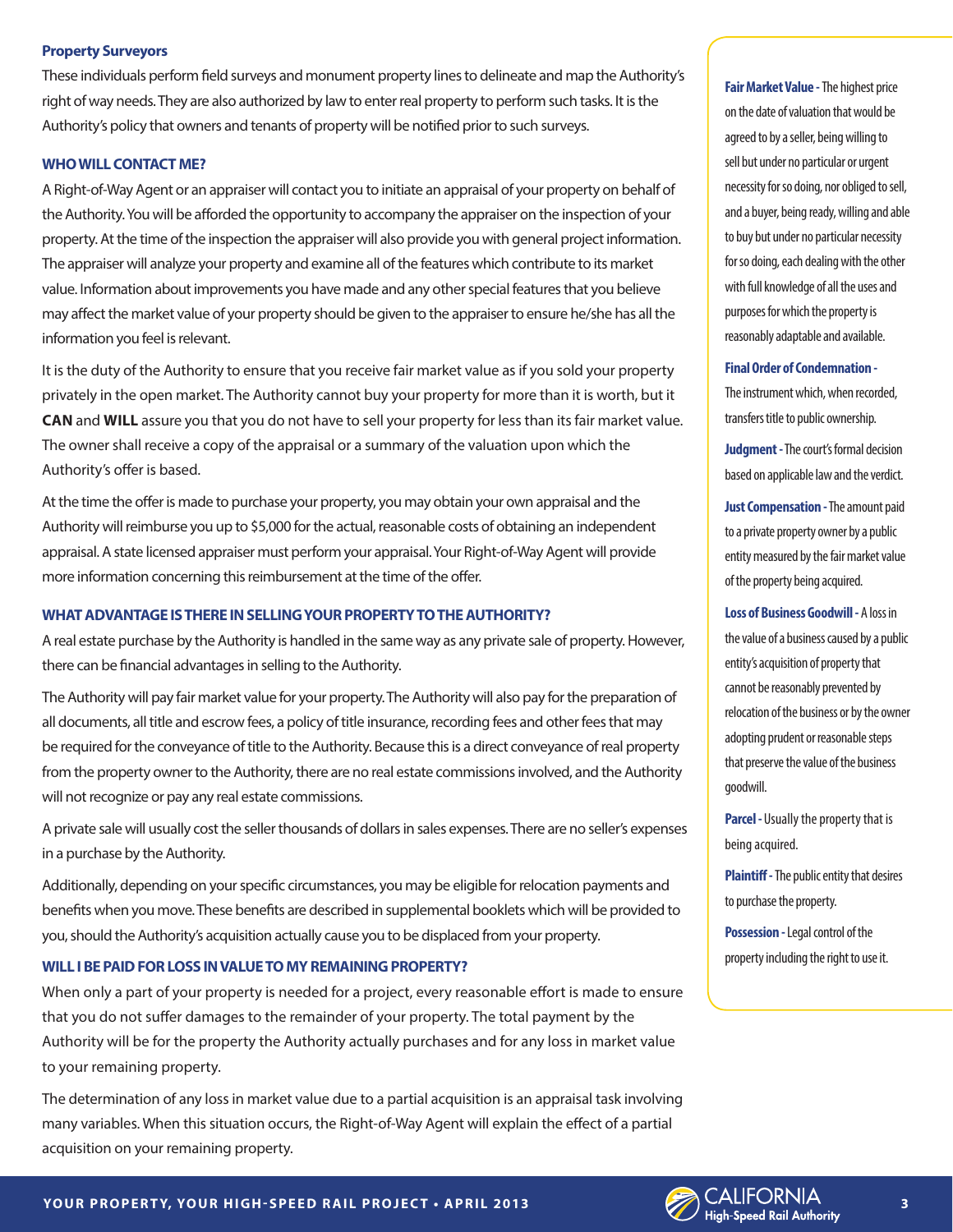## **MAY I RETAIN AND MOVE MY HOME, BUSINESS BUILDING, MACHINERY, OR EQUIPMENT?**

If your house is movable and you wish to make such an arrangement, the Authority will pay you on the basis of the market value of your present lot including landscaping, plus the reasonable cost of moving the building. There are cases where, because of age, size or condition of the house, the cost of moving it would exceed its present market value, less its salvage value. In such a case, payment of moving costs would be an improper expenditure of public funds and your compensation would instead be based on the fair market value of the entire property.

If you operate a farm or business, you may wish to keep and move fixed machinery and equipment. Additionally, as an owner of a business conducted on the property to be purchased, you may be entitled to compensation for a loss of business goodwill. Your specific circumstances will need to be analyzed on a case-by-case basis.

If these concepts apply to your situation, they will be explained by the Right-of-Way Agent assigned to purchase your property.

## **WILL I HAVE TIME TO SELECT ANOTHER HOME AFTER THE AUTHORITY MAKES ITS PURCHASE?**

The Authority starts to appraise properties early enough so that you will have ample time to move before the beginning of project construction. Like any other real estate transaction, the purchase of your property requires time to close an escrow after a right of way contract and deed have been signed. You will not be required to move until comparable, decent, safe and sanitary replacement housing is available.

Once you have received the written offer from the Authority to purchase your property, it is in your best interest to look for a new place to live as soon as possible. Finding a home early that best suits your needs before you are required to move will minimize your personal inconvenience and will avoid your having to make a choice of housing under pressure. In some instances you may be able to sell your property to the Authority and rent it back temporarily pending construction.

The Authority will also offer to provide you with assistance in finding a new place in which to live and will give you at least 90 days notice in writing before you are required to move.

## **WHAT HAPPENS TO THE LOAN ON MY PROPERTY?**

After you and the Authority have agreed upon a price, a Right-of-Way Agent and/or a title company will contact all other parties having an interest in the property. Payment to satisfy outstanding loans or liens will be made through a title company escrow as in any other real estate transaction.

## **WHAT WILL HAPPEN TO MY GI OR CAL-VET LOAN?**

The Veterans Administration and the California Department of Veterans Affairs allow your veteran loan privileges to be transferred and to become available for coverage on another property.

Your Right-of-Way Agent will assist you in the transfer. However, it is to your benefit and is your responsibility to check with the Veterans Administration or the California Department of Veterans Affairs for procedural instructions.

## **IF THE VALUE OF MY PROPERTY IS HIGHER TODAY THAN WHEN I PURCHASED IT, DO I HAVE TO PAY INCOME TAX ON THIS DIFFERENCE WHEN I SELL/CONVEY TO THE AUTHORITY?**

Under both federal and California income tax law, the sale of property to a governmental agency for public use comes under the definition of an "involuntary conversion." Property owners who sell their property for a gain as a result of an involuntary conversion may elect to defer the tax on all or part of

## **Possession and Use Agreement -** An

agreement between an owner and the Authority allowing the Authority to enter and utilize the property under specific conditions, including the deposit of the full amount of the Authority's appraisal, while negotiations continue.

**Property -** The right or interest which an individual has in land and improvements, including the right to use or possess all or any portion of it.

**Relocation Assistance Act -**California Government Code 7260-7277 and Implementing Guidelines (25 Cal. Code of Regs., sections 6000-6198).

**Summons -** Notification of filing of a lawsuit in eminent domain and of the necessity to file an answer or other responsive pleading.

**Title -** Legal ownership.

**Trial -** The hearing of the facts presented by a plaintiff and a defendant in court of law, either with or without a jury.

**Uniform Act -** The Federal Uniform Relocation Assistance and Real Property Acquisition Policies Act of 1970, as amended (42 U.S.C. sec. 4601, et seq.) and Implementing Regulations (49 C.F.R. Part 24)

**Verdict -** Following trial, the amount of just compensation to be paid for a property including any damages to the remainder, if applicable.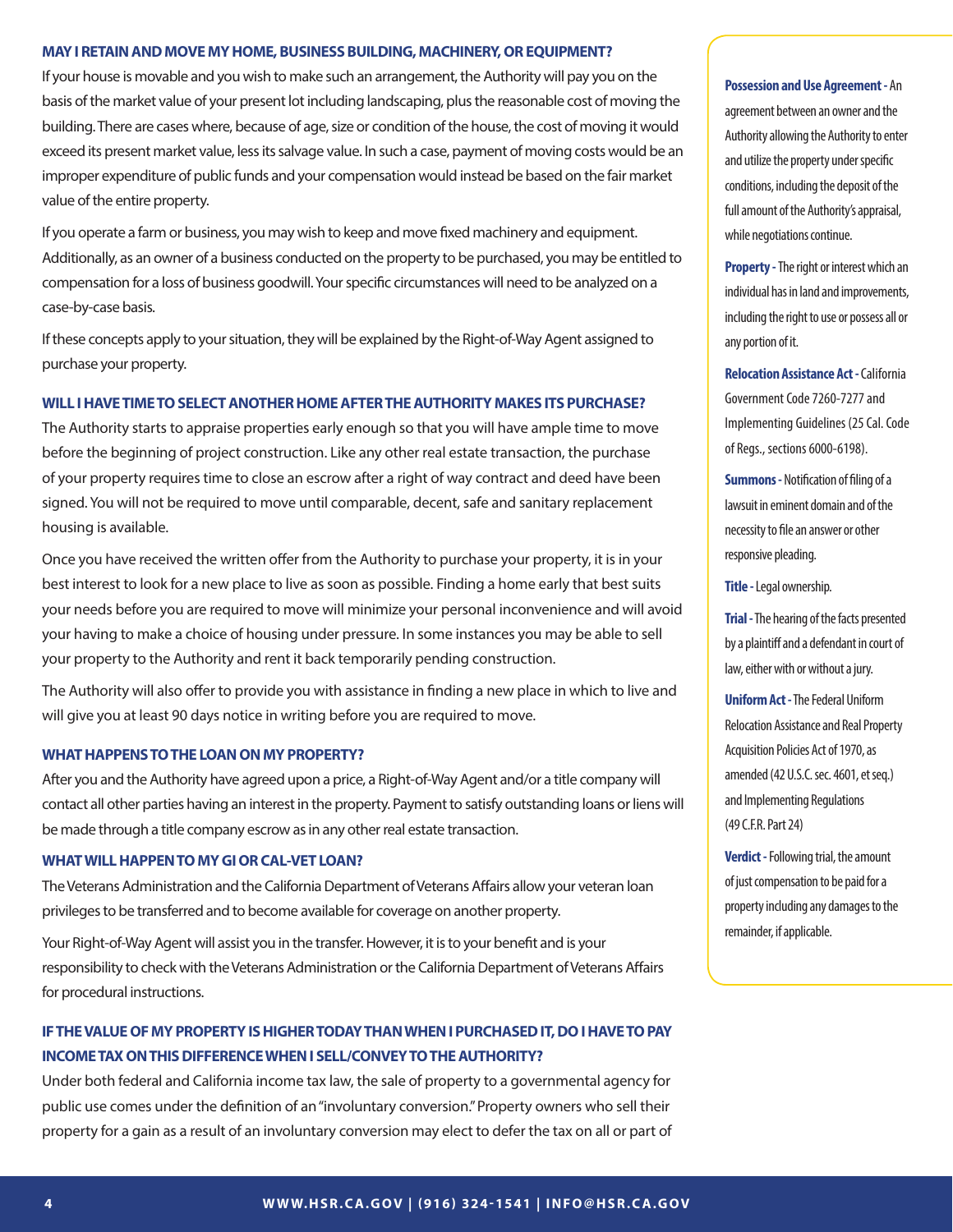the gain. If an election is properly made, the gain in the year of the sale is taxable only to the extent that the sales price received for the sale of the property exceeds the cost of replacement property, which must be purchased by the seller within certain time limits. You should consider consulting your tax advisor because of the various issues involved regarding the qualifications for, and tax reporting of, the special tax treatment under the involuntary conversion rules.

## **WILL I LOSE THE FAVORABLE PROPERTY TAX BASIS THAT I NOW HAVE UNDER THE PROVISIONS OF PROPOSITION 13?**

Section 2(d) of Article XIII-A of the California Constitution, section 68 of the Revenue and Taxation Code and section 462.5 of title 18 of the California Code of Regulations generally provide that property tax relief shall be granted to any real property owner who acquires comparable replacement property after having been displaced by governmental acquisition or eminent domain proceedings.

You will be given a copy of section 462.5 with an attached page showing examples of how to calculate estimates of the tax relief you may be eligible for. These are only approximations. You must see your county Tax Assessor for a final determination.

*Note: Revenue and Taxation Code section 68 and section 462.5 of title 18 of the California Code of Regulations set forth time limits that may affect your eligibility to retain your favorable current real property tax status.*

## **THE AUTHORITY'S POWER OF EMINENT DOMAIN**

A person's private property rights are protected by the federal and state constitutions and applicable federal and state laws. The principal right is that "just compensation" must be paid for private property acquired for a public project.

The vast majority of Authority's property transactions are settled by contract. However, if the owner and the Authority cannot agree on the terms of sale, the Authority may initiate the eminent domain process to avoid delaying the project, and may eventually be required to initiate condemnation proceedings.

Before filing a condemnation action in court, the Authority will give you an opportunity to question whether public interest, necessity, planning and location require the proposed project and your property. Condemnation lawsuit documents are prepared by the Authority and filed with the court in the county where the property is located. The summons and complaint in eminent domain will then be served on all persons having a property interest in the parcel. The persons served must answer the lawsuit within 30 days.

Counsel for the parties will then prepare for trial, and the court will set dates for briefing, preliminary motions and the trial.

## **WHAT HAPPENS IN A CONDEMNATION TRIAL?**

The purpose of the trial is to determine the amount of just compensation. Usually the trial is conducted before a judge and jury. Both the property owner and Authority will have the opportunity to present evidence of property value. The jury will determine the amount of compensation after being instructed as to the law by the judge. In those cases where the parties choose not to have a jury, the judge will decide the amount of compensation.

Following trial, the judgment is prepared by counsel and signed by the judge. It will state that, upon payment of the amount of the verdict for the benefit of the private parties having an interest in the property, title will be transferred to public ownership.

When the Authority makes the payment as required by the judgment, the final order of condemnation is signed by the judge and recorded with the County Recorder's office. The recordation of the final order memorializes the actual transfer of title.

## **WHO PAYS THE CONDEMNATION TRIAL COSTS?**

The Authority pays the costs of its attorney and its engineering and appraisal witnesses. It will also pay the jury fees and certain of your costs that are recoverable by law. The fee for filing your answer with the court is an example of these costs.

However, if after a trial the judge determines that the Authority's offer of settlement was unreasonable, and that the demand of the property owner was reasonable viewed in light of the evidence admitted at trial and the verdict, the property owner may receive reimbursement of litigation expenses such as attorney's and appraiser's fees. The judgment is then prepared by counsel and signed by the judge.